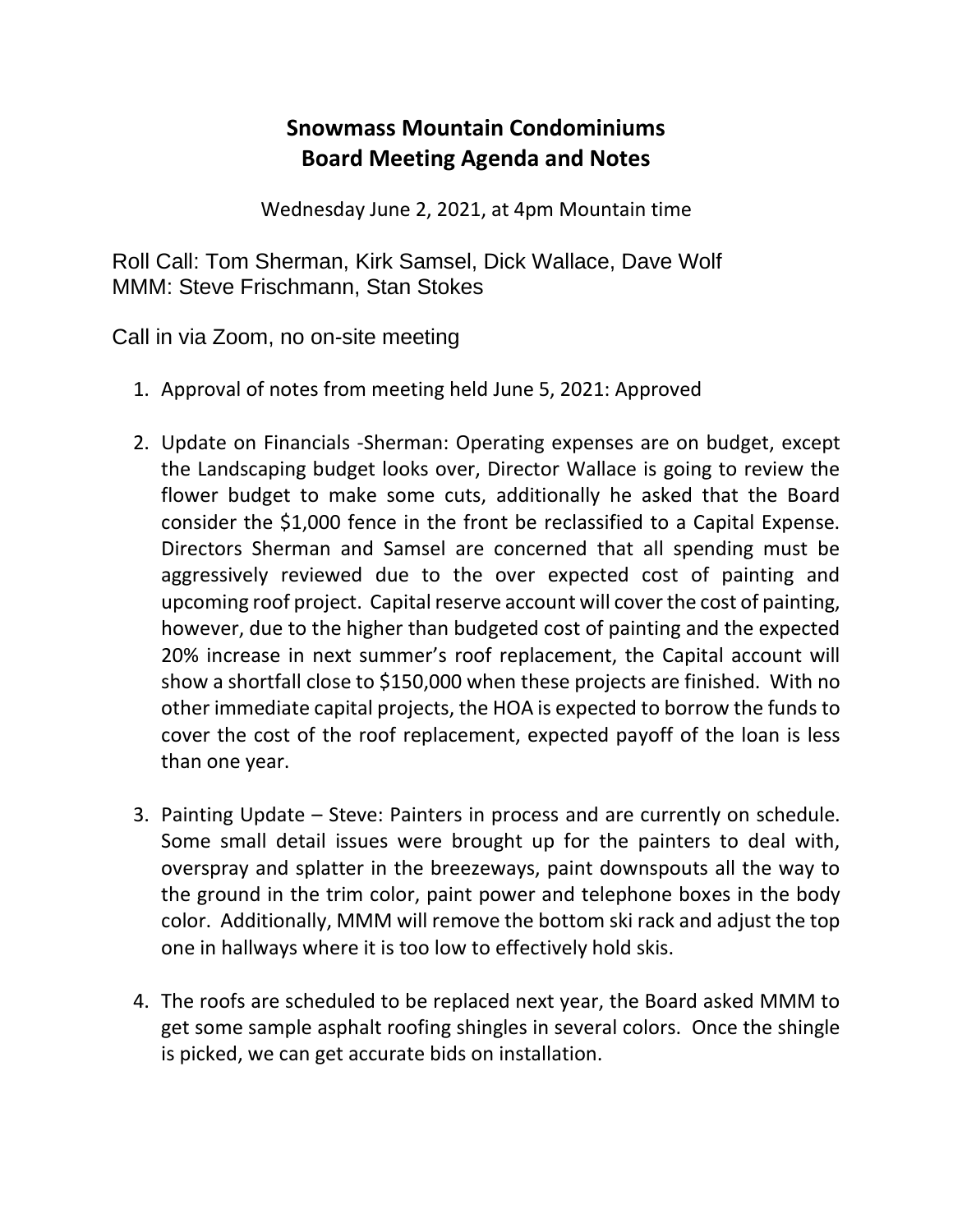- 5. High Top Tables and Chairs Dave: Christy Sports is closed till June  $5<sup>th</sup>$ . Dave will get prices then and asked MMM to send an email to owners to gauge how many will be interested in purchasing the High-top table and chairs.
- 6. Update on installation of new window in Complex D3 new window was delivered in the wrong size. The correct window is now available, and they want to install ASAP. Board voted 2-2, Wallace and Wolf in favor and Sherman and Samsel against letting them install immediately. (Merc voted after the meeting to allow the install.
- 7. Lighting in the garages To increase the lighting in the Garages, MMM has removed one filter from the lights in each corner in the garages and believe it meets the desired result. We will leave it as is until there is owner feedback.
- 8. A unit owner has complained that the path to the picnic table behind building G has become slippery since the complex added pea gravel. The Board decided to remove the bottom 6-8 feet of gravel to stop it from collecting on the top of the rock. We will review after a few months of use.
- 9. To keep stairways cleaner, MMM will sweep and mop them monthly while weather permits.
- 10.F4 asked for permission to install a dryer vent, however, they did not follow the approved route. This created an issue in F2 and exposed a potential structural issue in how the F2 bathroom vent had been installed. Before F4 can close the opening MMM is going to get a structural engineer to review the situation.
- 11. Annual Unit Owners meeting will be on site this year, Aug  $28<sup>th</sup>$  at 1 pm. One Board seat is up for Doug Mercatoris. Notice must be sent to unit owners by June  $19<sup>th</sup>$  of the opportunity for them to run.
- 12. Director Wallace brought up how cluttered the storage area hallways are. MMM reported that there was a large amount of firewood being stored and it has created an issue on where to store some items. MMM will figure out new storage to clear the hallways.